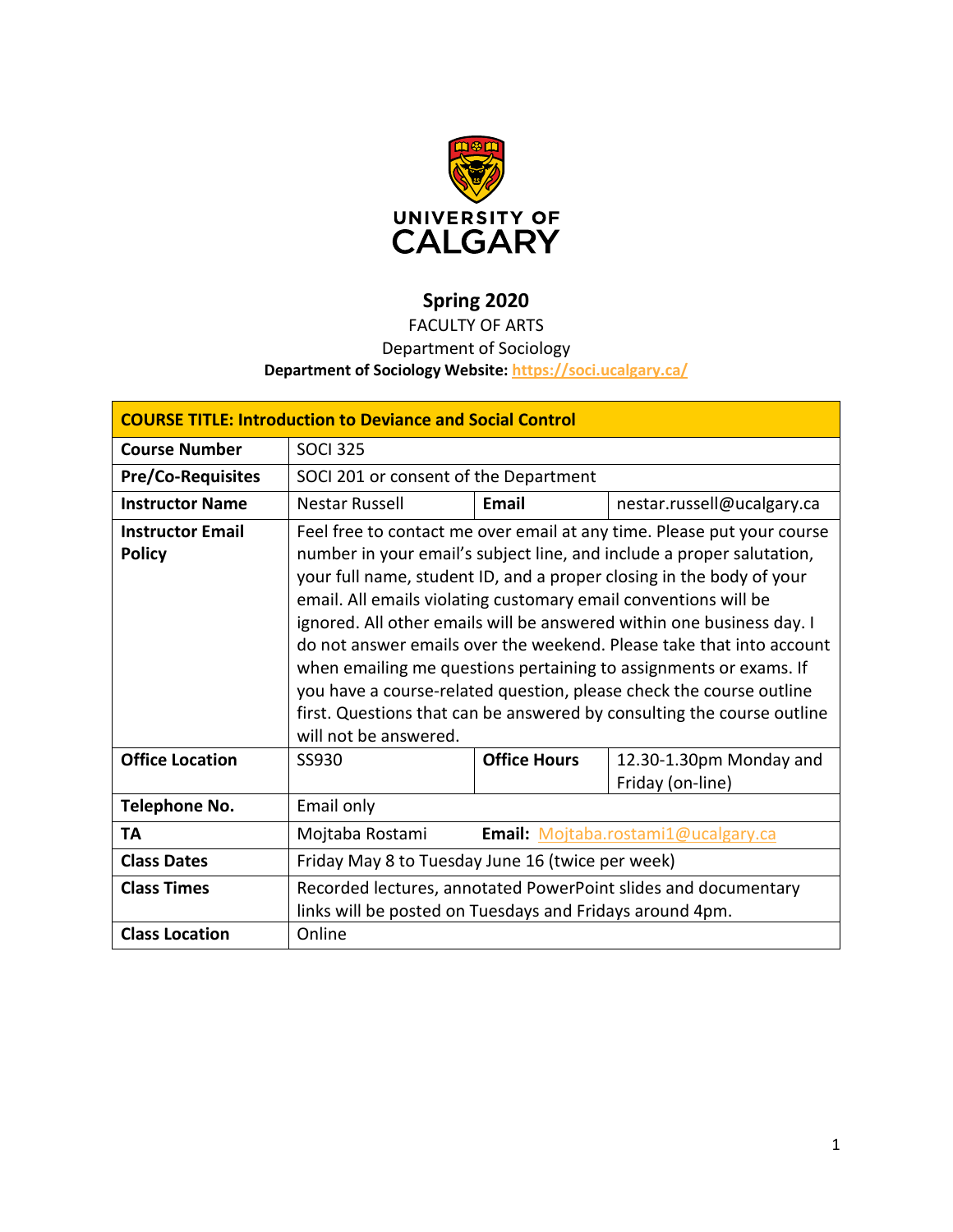# Course Description

This course will explore critical perspectives on the sociological study of deviance and social control. The following questions will be addressed: What is the interactive connection between power, deviance, and social control? How do social forces affect popular understandings about deviance? What are some of the problems associated with how most people think deviance should be controlled? How does social control shape identities and influence social relations? By the end of this course students will have been exposed to the key historical frameworks, as well as some of the latest research in the field.

# Course Objectives/Learning Outcomes

Students who successfully complete this course will:

- 1. understand the historical context of deviance and social control
- 2. evaluate classic and contemporary theories of deviance and social control
- 3. assess the relationships between power, deviance, and social control
- 4. articulate the interconnections between crime, deviance, and social control
- 5. develop a critical and self-reflexive lens in relation to the study of deviancy and social control

# Course Format

**This course will be asynchronous**. Lectures will be recorded twice a week and posted on a platform that you can download and then watch. Also, twice a week, annotated PowerPoint lecture slides will be posted on D2L. Both the recorded lectures and slides will be posted at around 4pm on Tuesdays and Fridays (further details forthcoming).

# Required Textbooks, Readings, Materials, Electronic Resources

Adler, P., & Adler, P. (2016). *Constructions of deviance: Social power, context, and interaction (8th Ed.)*. Scarborough, ON: Nelson Education.

The Calgary Bookstore has new and new rentals available (with free delivery in 1 to 3 business days for Alberta postal addresses): [https://www.calgarybookstore.ca/buy\\_textbooks.asp?](https://www.calgarybookstore.ca/buy_textbooks.asp?)

# Schedule of Lectures and Readings

Note: During these difficult times, the below schedule is just a guide and may undergo change.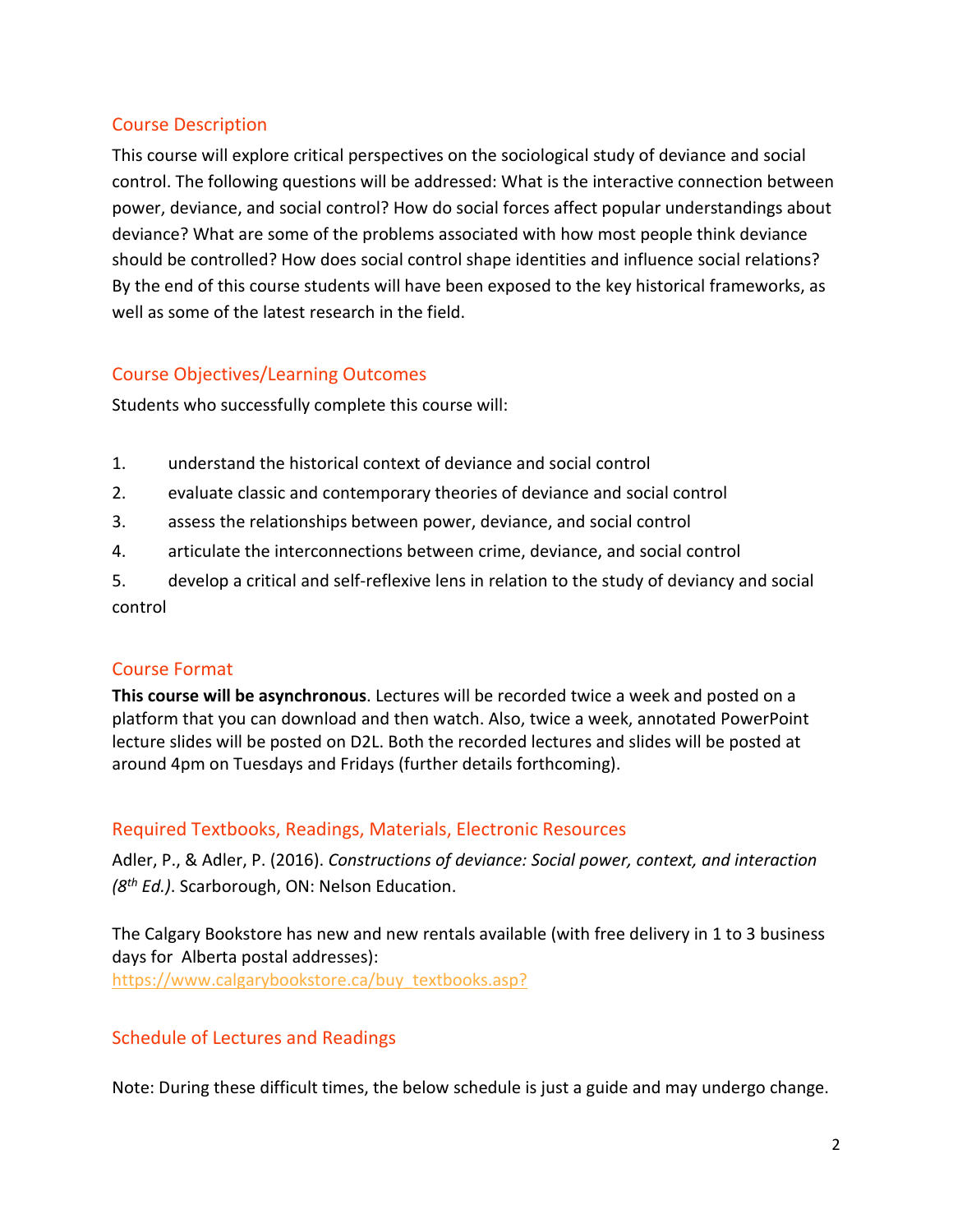| Week $1 -$ | Fri. May 8:                                                                                                     | Introduction; Defining Deviance; On the Sociology of<br>Deviance.                                                 |  |  |  |
|------------|-----------------------------------------------------------------------------------------------------------------|-------------------------------------------------------------------------------------------------------------------|--|--|--|
| Week $2 -$ | Tues. May 12:                                                                                                   | <b>Typologies of Deviance; Violence and Social Control</b><br>(part one); Violence and Social Control (part two); |  |  |  |
|            | <b>Fri. May 15:</b>                                                                                             | Violence and Social Control (part three); Perspective on<br>Deviance; The Social Construction of Crime.           |  |  |  |
| Week 3 -   | Tues. May 19                                                                                                    | Theories of Deviance 1; Theories of Deviance 2;<br>Theories of Deviance 3. Documentary.                           |  |  |  |
|            | Fri. May 22:                                                                                                    | Theories of Deviance 4; Research Methods 1; Research<br>Methods 2.                                                |  |  |  |
| Week 4 -   | <b>Research Methods 3; Constructing Deviance 1. Submit</b><br>Tues. May 26:<br><b>Participation Assignment.</b> |                                                                                                                   |  |  |  |
|            | <b>Fri. May 29:</b>                                                                                             | <b>Constructing Deviance 2; Documentary.</b>                                                                      |  |  |  |
| Week 5 -   | Tues. June 2:                                                                                                   | Politics, Power, and Deviance; Insights on Moral Panics;<br>Race, Gender, and Social Control.                     |  |  |  |
|            | Fri. June 5:                                                                                                    | Documentary.                                                                                                      |  |  |  |
| Week 6 -   | Tues. June 9:                                                                                                   | Gender, Sport, and Deviance 1; Gender, Sport, and<br>Deviance 2; Power, Class, and Crime 1. Submit                |  |  |  |
|            | <b>Documentary Observation Report</b>                                                                           |                                                                                                                   |  |  |  |
|            | Fri. June 12:                                                                                                   | Power, Class, and Crime 2                                                                                         |  |  |  |
| Week 7 -   | Tues. June 16:                                                                                                  | Power, Class, and Crime 3.                                                                                        |  |  |  |

# Methods of Assessment and Grading Weights

**Participation Assignment**: In this course students will be required to submit a participation assignment. This assignment is to be emailed to [nestar.russell@ucalgary.ca](mailto:nestar.russell@ucalgary.ca) More specific deals on this assignment will be provided.

Due date: 5pm Tuesday May 26 (worth **10%** of the final grade).

**Documentary Observation Report**: During this class students will be required to watch several documentaries. Students must then choose one of the documentaries and write a brief report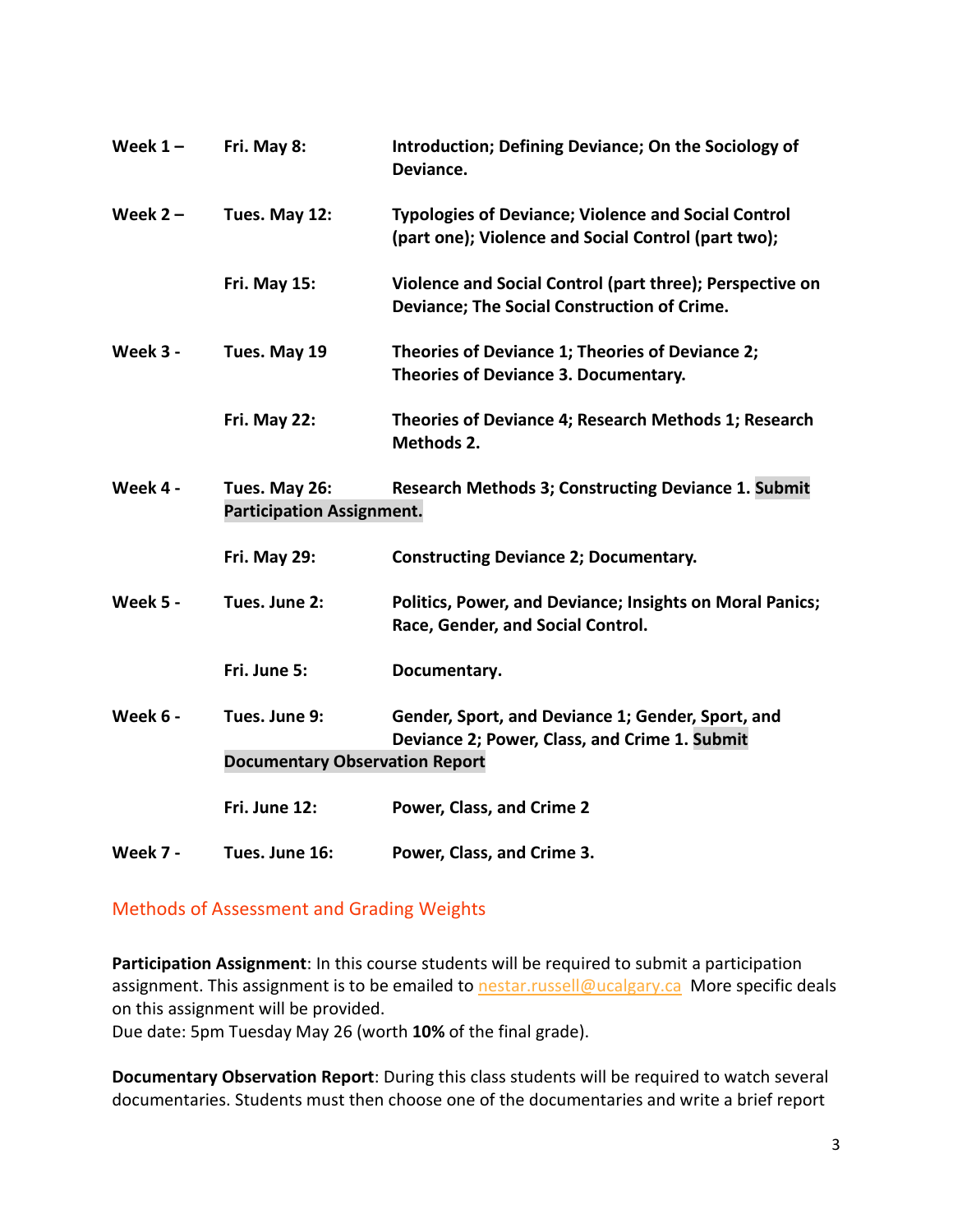outlining their most important critical insights and/or theoretical connections. The word limit is 1,250 words (not including references). Please use APA referencing. More detailed instructions will be provided. This assignment is to be emailed to the TA (email address TBA). Due date: 5pm Tuesday June 9 (worth **40%** of the final grade).

**End of Term Exam**: Date TBA (worth **50%** of the final grade).

#### Final Exam Information

The final examination will be scheduled by the registrar during the final exam period. The final exam will require you answer 50 multichoice questions (based on *all* lecture materials, documentaries, video clips, and Adler & Adler, 2016: 11-251). More detailed instructions will be provided on the format of this exam.

#### Grading Scale

Letter grades will be assigned and submitted to the registrar based on the following scale:

| Grade        | Percent range  | <b>Grade Point Value</b> | <b>Description</b>                                                                    |
|--------------|----------------|--------------------------|---------------------------------------------------------------------------------------|
| $A+$         | $96 - 100%$    | 4.0                      | Outstanding performance                                                               |
| A            | $90 - 95.99%$  | 4.0                      | <b>Excellent performance</b>                                                          |
| А-           | $85 - 89.99%$  | 3.7                      | Approaching excellent performance                                                     |
| $B+$         | $80 - 84.99\%$ | 3.3                      | Exceeding good performance                                                            |
| B            | $75 - 79.99\%$ | 3.0                      | Good performance                                                                      |
| <b>B-</b>    | $70 - 74.99%$  | 2.7                      | Approaching good performance                                                          |
| $C+$         | $67 - 69.99\%$ | 2.3                      | Exceeding satisfactory performance                                                    |
| $\mathbf{C}$ | $63 - 66.99\%$ | 2.0                      | Satisfactory performance                                                              |
| $C -$        | $59 - 62.99%$  | 1.7                      | Approaching satisfactory performance                                                  |
| D+           | $55 - 58.99%$  | 1.3                      | Marginal pass. Insufficient preparation for<br>subsequent courses in the same subject |
| D            | $50 - 54.99%$  | 1.0                      | Minimal Pass. Insufficient preparation for<br>subsequent courses in the same subject. |
| F            | <50%           | 0                        | Failure. Did not meet course requirements.                                            |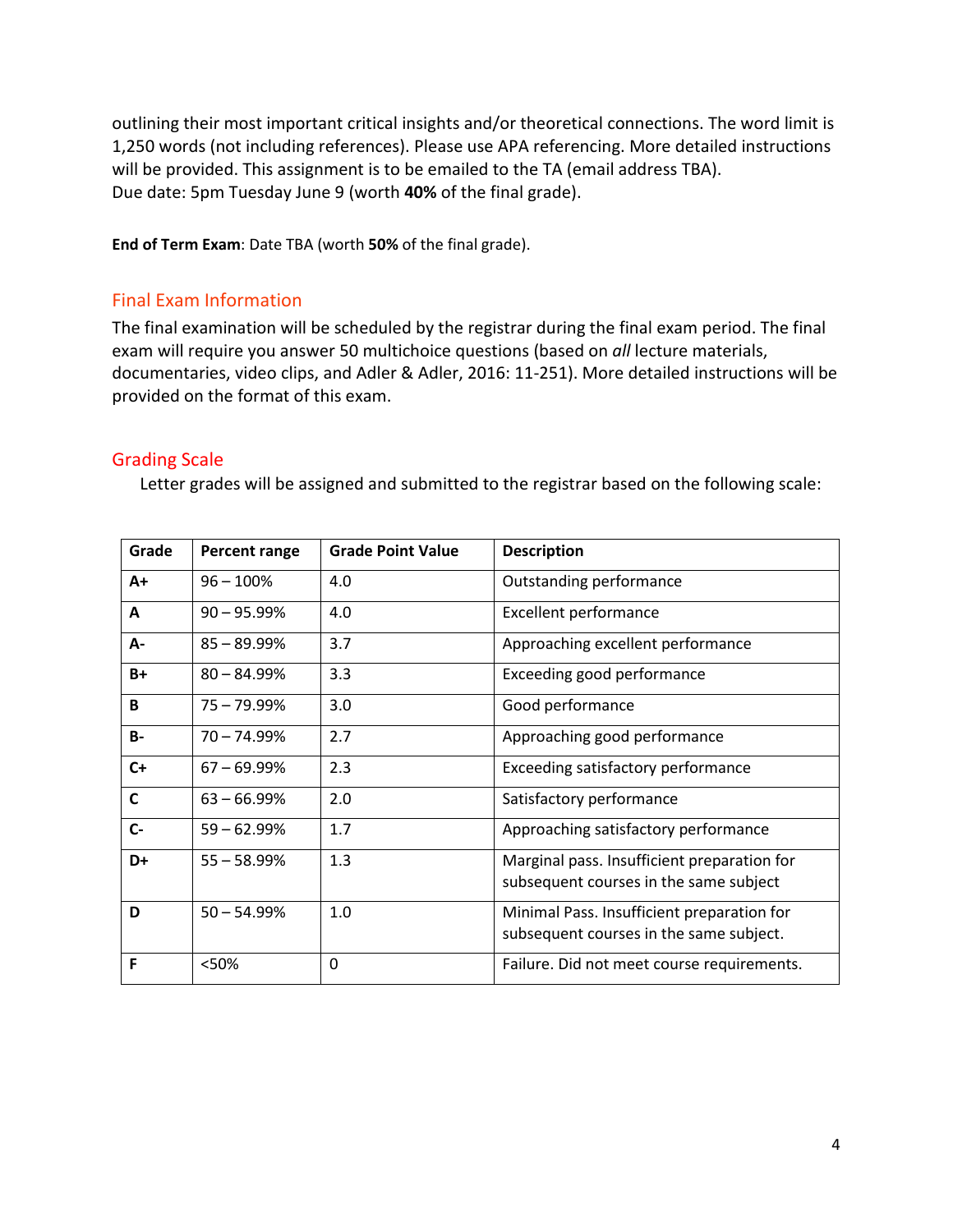### Grade Reappraisal

Within two weeks of the date the exam/assignment is returned, students seeking reappraisal of examinations or assignments must submit a written response to the instructor explaining the basis for reconsideration of one's mark. The instructor will reconsider the grade assigned and will then book a time with the student to discuss his or her work and rationale. It should be noted that a re- assessed grade may be raised, lowered, or remain the same.

#### Handing in Papers, Assignments

- 1. The main Sociology Department office does not deal with any course-related matters. Please speak directly to your instructor.
- 2. **Protection of Privacy:** The Freedom of Information and Protection of Privacy (FOIPP) legislation does not allow students to retrieve any course material from public places. Anything that requires handing back will be returned through email. Private information related to the individual student is treated with the utmost regard by the faculty at the University of Calgary
- 3. Final grades are not posted by the Sociology Department. They are only available online.

#### Research Ethics

Students are advised that any research with human subjects – including any interviewing (even with friends and family), opinion polling, or unobtrusive observation – must have the approval of the Faculty Ethics Committee. In completing course requirements, students must not undertake any human subjects research without discussing their plans with the instructor, to determine if ethics approval is required.

#### Copyright Legislation

All students are required to read the University of Calgary policy on Acceptable Use of Material Protected by Copyright [\(https://www.ucalgary.ca/policies/files/policies/acceptable-use-of-material](https://www.ucalgary.ca/policies/files/policies/acceptable-use-of-material-protected-by-copyright-policy.pdf)[protected-by-copyright-policy.pdf\)](https://www.ucalgary.ca/policies/files/policies/acceptable-use-of-material-protected-by-copyright-policy.pdf) and requirements of the Copyright Act [\(https://laws](https://laws-lois.justice.gc.ca/eng/acts/C-42/index.html)[lois.justice.gc.ca/eng/acts/C-42/index.html\)](https://laws-lois.justice.gc.ca/eng/acts/C-42/index.html) to ensure they are aware of the consequences of unauthorized sharing of course materials (including instructor notes, electronic versions of textbooks etc.). Students who use material protected by copyright in violation of this policy may be disciplined under the Non-Academic Misconduct Policy.

#### Instructor Intellectual Property

Course materials created by professor(s) (including course outlines, presentations and posted notes, labs, case studies, assignments and exams) remain the intellectual property of the professor(s). These materials may NOT be reproduced, redistributed or copied without the explicit consent of the professor. The posting of course materials to third party websites such as note-sharing sites without permission is prohibited. Sharing of extracts of these course materials with other students enrolled in the course at the same time may be allowed under fair dealing.

#### Recording of Lectures

Note that the audio or video recording of lectures and taking screengrabs of PowerPoint slides during the lecture are not permitted without explicit authorization. The non-authorized media recording of lectures is inconsistent with the Code of Conduct and may result in discipline in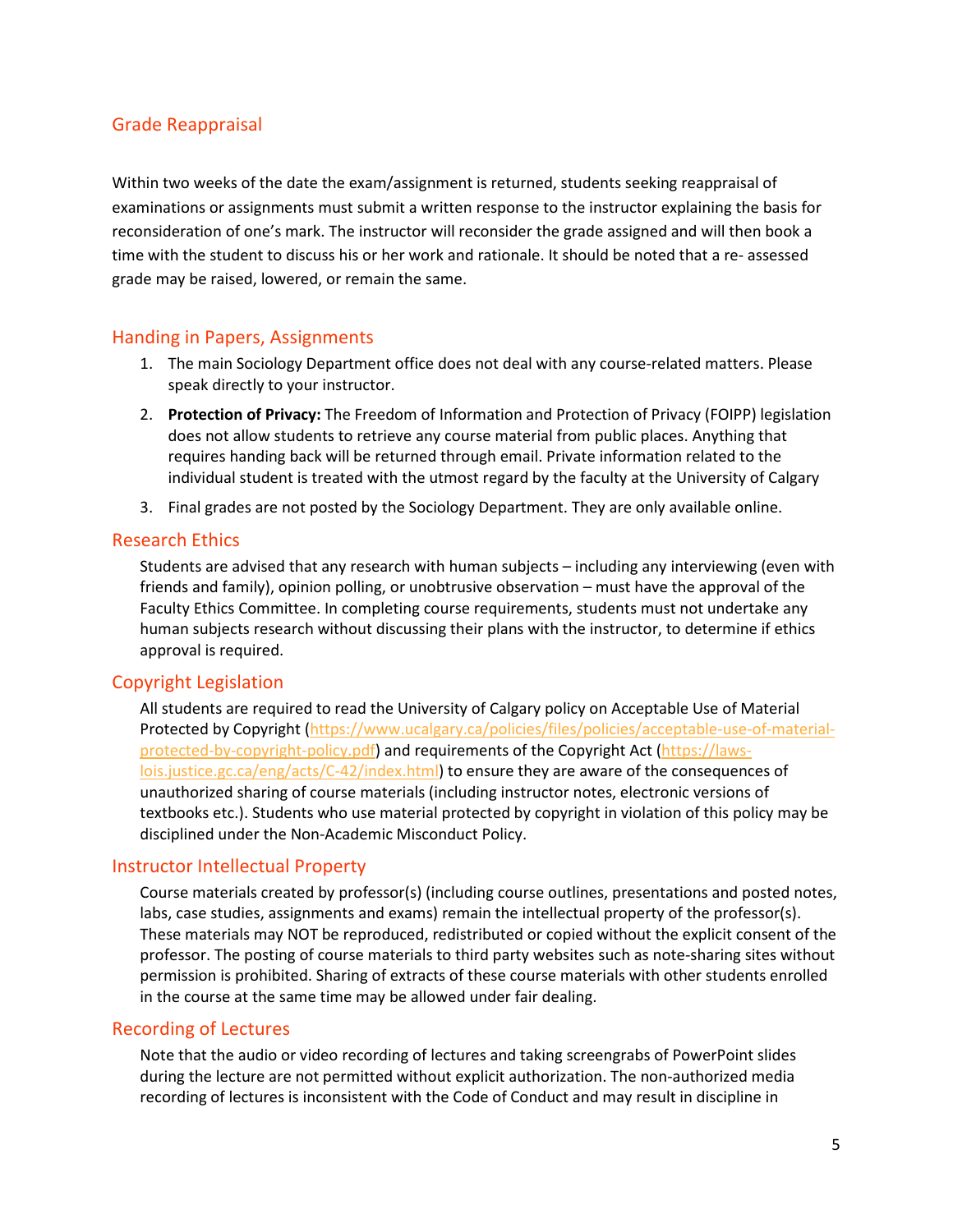accordance with the Student Non-Academic Misconduct Policy and Procedure. For more information click here: [https://www.ucalgary.ca/policies/files/policies/non-academic-misconduct](https://www.ucalgary.ca/policies/files/policies/non-academic-misconduct-policy.pdf)[policy.pdf.](https://www.ucalgary.ca/policies/files/policies/non-academic-misconduct-policy.pdf)

# Sharing of Lecture Notes and Exam Questions

Note that publicly sharing lectures notes and exam questions on 3rd party sites such as OneClass, StudyBlue, Quizlet, Course Hero, etc. is not permitted. If you wish to use these helpful studying tools, make sure you adjust your privacy settings accordingly. Any violations are subject to investigation under the UofC Student Non-Academic Misconduct Policy. For more information, click here:https://www.ucalgary.ca/policies/files/policies/non-academic-misconduct-policy.pdf

# Academic Misconduct

Please refer to the website listed below for information on University of Calgary policies on Plagiarism/Cheating/Other Academic Misconduct: <http://www.ucalgary.ca/pubs/calendar/current/k.html>

# Absences and Deferrals

Students who are absent from class assessments (tests, participation activities, or other assignments) should inform their instructors as soon as possible. Instructors may request that evidence in the form of documentation be provided. If the reason provided for the absence is acceptable, instructors may decide that any arrangements made can take forms other than make-up tests or assignments. For example, the weight of a missed grade may be added to another assignment or test. For information on possible forms of documentation, including statutory declarations, please see <https://www.ucalgary.ca/pubs/calendar/current/m-1.html>

**Deferred Final Exam Form:** Please note that requests to defer a Registrar scheduled final exam are dealt with through the Registrar's Office.

**Deferred Term Work Form:** Deferral of term work past the end of a term requires a form to be filled out. More information about deferred term work is provided by the Registrar.

Once an extension date has been agreed between instructor and student, the form should be forwarded to the Faculty of Arts Program Information Centre for approval by an Associate Dean (Students).

# Academic Accommodation

Students seeking an accommodation based on disability or medical concerns should contact Student Accessibility Services; SAS will process the request and issue letters of accommodation to instructors. For additional information on support services and accommodations for students with disabilities, visit www.ucalgary.ca/access/. Students who require an accommodation in relation to their coursework based on a protected ground other than disability should communicate this need in writing to their Instructor. The full policy on Student Accommodations is available at:

<http://www.ucalgary.ca/policies/files/policies/student-accommodation-policy.pdf>

Students needing an Accommodation based on a Protected Ground other than Disability, should communicate this need, preferably in writing, to the course instructor.